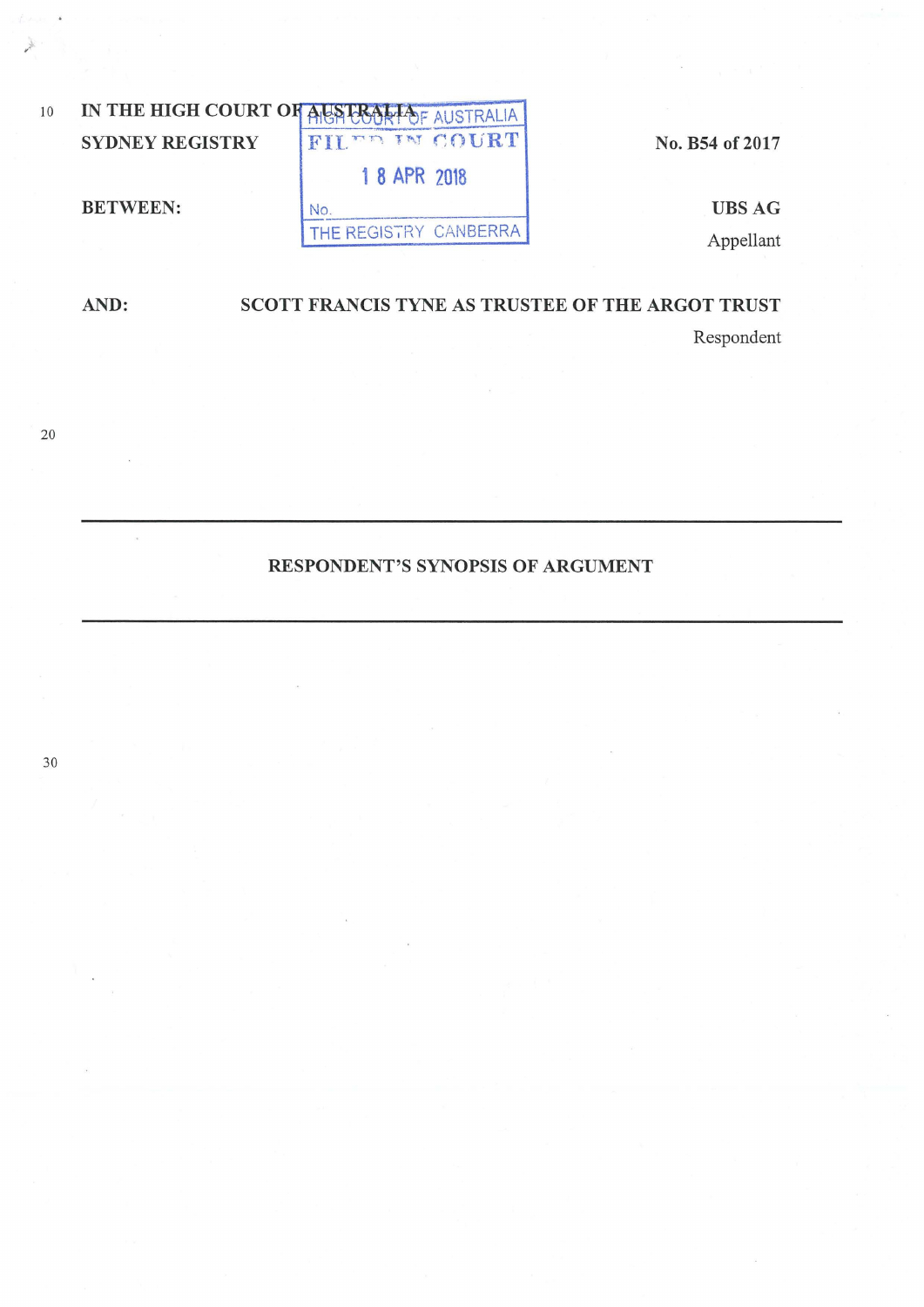## 10 **Part 1: Certification**

It is certified that this outline is suitable for publication on the internet. **Part II: Outline**  1. It would be unfair for a defendant to assert that later proceedings are an abuse of process after 2. an unconditional consent discontinuance with leave: (i) (ii) (iii) (iv) (v) (vi) (vii) (viii)  $(ix)$ there is inconsistency with the unconditional grant of leave by the judge; the likelihood of further proceedings is known by the litigation lawyers involved; the defendant has consented to and acquiesced in further proceedings; to bar further proceedings is likely to cause substantial injustice and oppression to the plaintiff; to have a full blown later hearing on abuse is a waste of the court's resources; a later abuse application is apt unduly to delay the resolution of the case; the abuse application will generate extra cost; the issue of further proceedings could and should have been raised by the defendant with the judge granting leave; if further proceedings are barred, there will have been no determination on the merits of the plaintiffs case; (x) to hold that the discontinued proceedings cannot be recommenced would bring the law into disrepute. The case law is uniformly against the defendant: *Running Pigmy* [2001] NSWSC 431 at [36]; *Kronprinz* (1887) 12 App Cas 256 at 259-260, 262; *KBRV* (2001) 51 NSWLR 516 at 527-8 [39]; *Dawson* [2007] NSWSC 542 at [22]; *Wagdy Hanna* (2012) 267 FLR 356 at [280]- [282]; *Pertsinidis* (2001) 80 SASR 76 (FC) at [89]; *Melbourne Money* (umeported, VCA, 8 December 1994) at 30-35; *Carmie* [2001] QCA 546 at [21]-[22]; *SZFOG* (2005) 88 ALD 138 at [16]-[18], [21]-[38]; *Beijing* [2015] WASC 186 at [33]-[39]; *Re Peat Resources of Australia Pty Ltd* (2004) 181 FLR 454 at [65] (WCA). 3. Similarly, in the present case, it would be unjust for UBS to assert that further proceedings are an abuse of process when it consented to an unconditional grant of leave to discontinue. 4. Further, all of the matters relied upon by UBS to ground an abuse are highly problematical. 5. First, the cost point: (i) (ii) the extra costs are not specified; UBS has not proved that there are any extra costs; (iii) the time to raise costs was before Ward J: it is too late now; (iv) UBS argued before Ward J that there was a presumptive costs order (UCPR 42.19); whether this is correct or not, UBS has had its opportunity to seek costs;

- (v) no "lost" costs other than of the NSWSC proceedings have been specified;
- (vi) UBS sought no further condition re costs before Ward J (if there are any in addition to the costs of the NSWSC case);
- (vii) having consented to leave and having sought no further costs order, UBS cannot now assert prejudice from additional cost;
- (viii) to raise costs now is inconsistent with Ward J's judgment;
- $(ix)$ NSWSC discontinued before defence filed- small costs;

50

30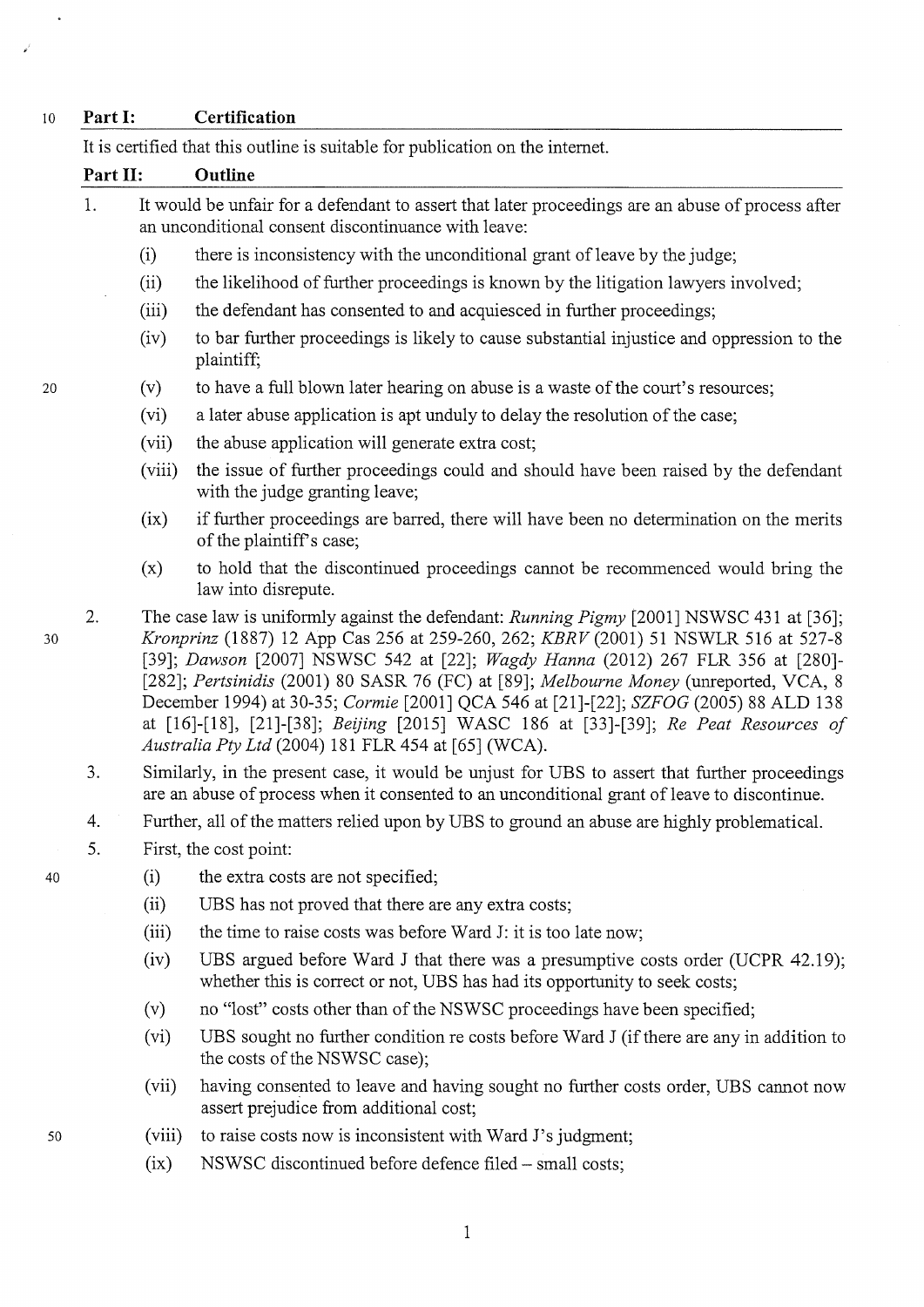- (x) any costs of the FC will be compensated by FC costs orders;
- (xi) it may be presumed that the costs of running a case in the NSWSC and the FC are substantially the same.
- 6. Second, the delay for over 3 years since 2013 point:
	- (i) this argument has not been specified or demonstrated;
	- (ii) it cannot be asserted that the effect of discontinuance has been to delay resolution of the dispute by 3 or more years: if no discontinuance, NSWSC proceedings would have gone to trial and would not have been concluded in 2013: AB 868.35;
	- (iii) if there is any delay it is no longer than 7 months, which has caused no prejudice to UBS (and none is asserted): cf the 29 year delay in *Batistatos*;
	- (iv) UBS consented to unconditional discontinuance without any conditions re expedition of further proceedings;
	- (v) Ward J imposed no condition of expeditious further proceedings: UBS' argument is inconsistent with that judgment.
	- (vi) UBS could have sought a condition re expeditious filing of further proceedings but did not: (compare similar order at AB 237.38).
- 7. Third, the otherwise unduly vexing point:
	- (i) there is no specification of the undue vexation;
	- (ii) there is no finding of vexation otherwise than by inference;
	- (iii) there is no basis for inferring vexation merely from the discontinuance, which was with consent and leave, and subsequent recommencement;
	- (iv) such an inference has problems;
	- (v) the majority found (AB 868.35) that UBS' position is substantially the same as if there had been no discontinuance. That is correct and unchallenged;
	- (vi) Greenwood J found no such vexation;
	- (vii) Tyne's conduct in discontinuing and recommencing cannot be "unjustifiably oppressive" *(Timbercorp* [69]) ifUBS consented to unconditional discontinuance and sought no condition re further proceedings;
	- (viii) to assert undue vexation now conflicts with the judgment of Ward J (unconditional);
	- $(ix)$  in the circumstances it is unfair to assert undue vexation;
	- (x) in the circumstances, if there is any vexation, it is "justifiable": cf *Timbercorp* [ 69].
	- Fourth, the manifest unfairness point:
		- (i) as to delay, see [6] above, and as to costs, see [5] above;
		- (ii) as to "inconvenience of dealing with the case again":
			- the trustee's case has never been litigated;
			- the trustee's case has never been determined on its merits;
			- in the NSWSC, UBS never even filed a defence (very early discontinuance);
			- there is no inconvenience in dealing with the case in the FC rather than the SC;
			- UBS consented to unconditional discontinuance and cannot assert inconvenience now;
			- UBS asserts no prejudice;

20

10

30

40

8.

50